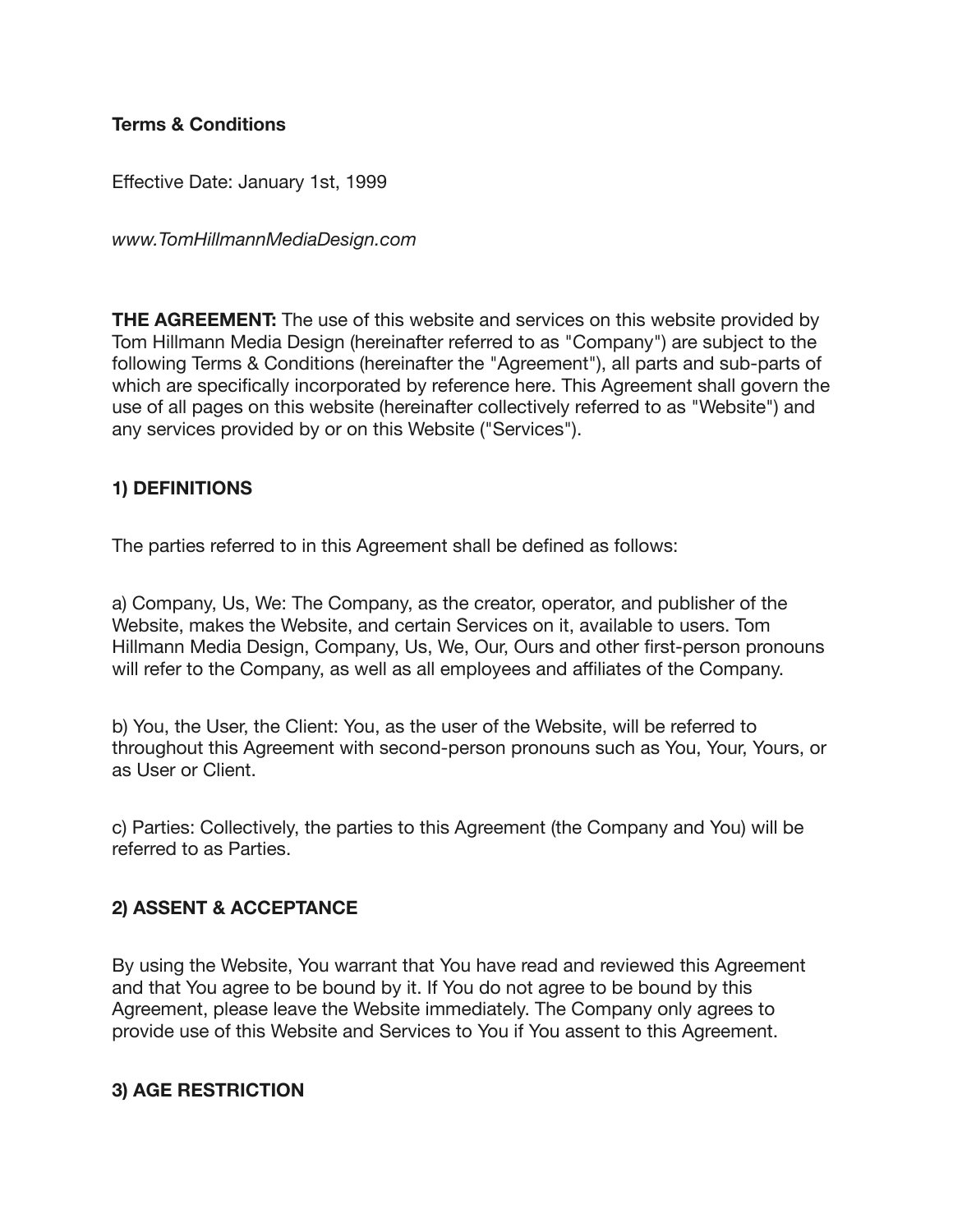You must be at least 18 (eighteen) years of age to use this Website or any Services contained herein. By using this Website, You represent and warrant that You are at least 18 years of age and may legally agree to this Agreement. The Company assumes no responsibility or liability for any misrepresentation of Your age.

## **4) LICENSE TO USE WEBSITE**

The Company may provide You with certain information as a result of Your use of the Website or Services. Such information may include, but is not limited to, documentation, data, or information developed by the Company, and other materials which may assist in Your use of the Website or Services ("Company Materials"). Subject to this Agreement, the Company grants You a non-exclusive, limited, nontransferable and revocable license to use the Company Materials solely in connection with Your use of the Website and Services. The Company Materials may not be used for any other purpose, and this license terminates upon Your cessation of use of the Website or Services or at the termination of this Agreement.

## **5) INTELLECTUAL PROPERTY**

You agree that the Website and all Services provided by the Company are the property of the Company, including all copyrights, trademarks, trade secrets, patents, and other intellectual property ("Company IP"). You agree that the Company owns all right, title and interest in and to the Company IP and that You will not use the Company IP for any unlawful or infringing purpose. You agree not to reproduce or distribute the Company IP in any way, including electronically or via registration of any new trademarks, trade names, service marks or Uniform Resource Locators (URLs), without express written permission from the Company. Content provided by You to the Company for Your website remains Your property and will be returned to You upon request. This includes Your photos, text and videos which You provided to the Company for Your website.

### **6) ACCEPTABLE USE**

You agree not to use the Website or Services for any unlawful purpose or any purpose prohibited under this clause. You agree not to use the Website or Services in any way that could damage the Website, Services, or general business of the Company.

a) You further agree not to use the Website or Services:

I) To harass, abuse, or threaten others or otherwise violate any person's legal rights;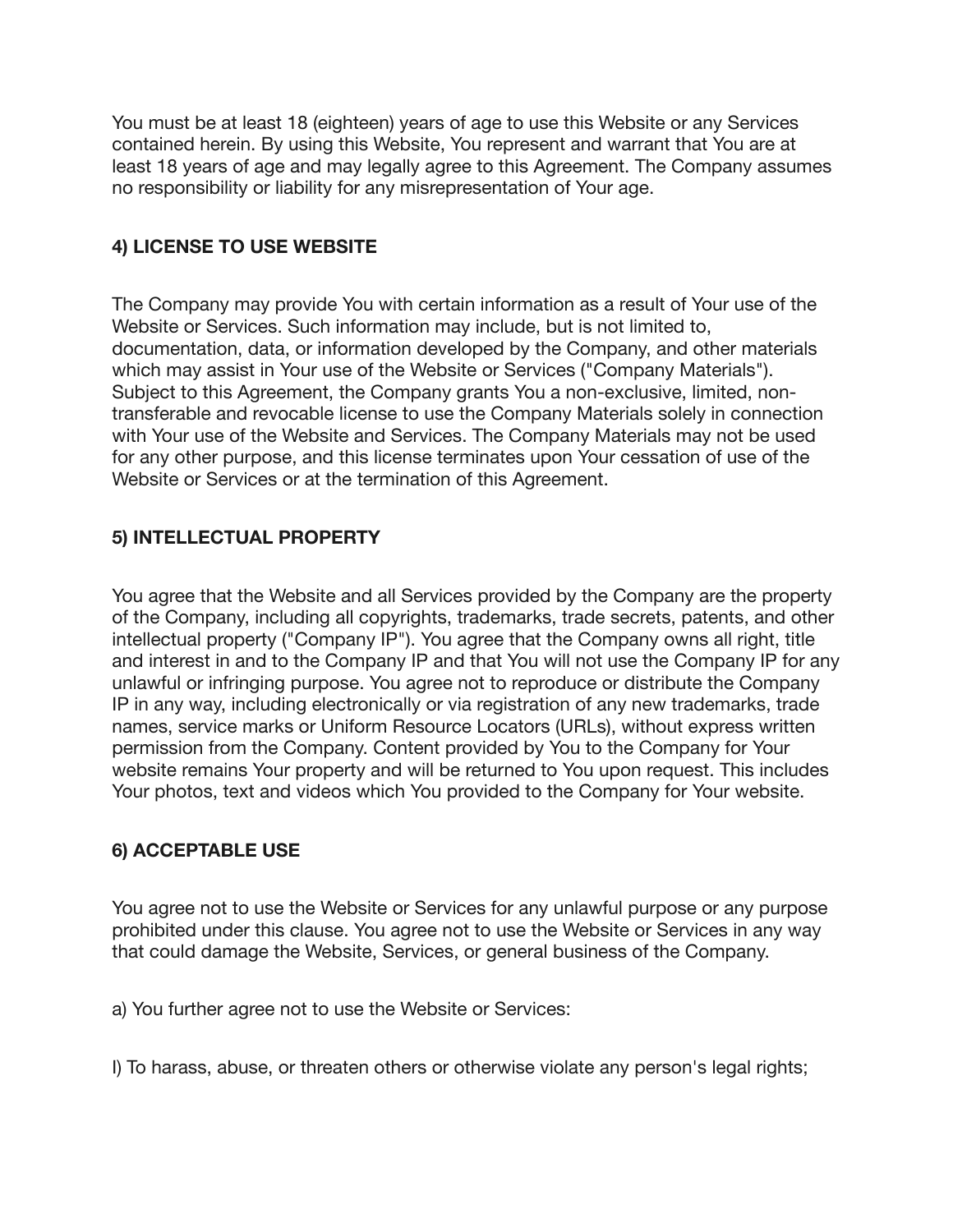II) To violate any intellectual property rights of the Company or any third party;

III) To upload or otherwise disseminate any computer viruses or other software that may damage the property of another;

IV) To perpetrate any fraud;

V) To engage in or create any unlawful gambling, sweepstakes, or pyramid scheme;

VI) To publish or distribute any obscene or defamatory material;

VII) To publish or distribute any material that incites violence, hate, or discrimination towards any group;

VIII) To unlawfully gather information about others.

# **7) AFFILIATE MARKETING & ADVERTISING**

The Company, through the Website and Services, may engage in affiliate marketing whereby the Company receives a commission on or percentage of the sale of goods or services on or through the Website. The Company may also accept advertising and sponsorships from commercial businesses or receive other forms of advertising compensation. This disclosure is intended to comply with the US Federal Trade Commission Rules on marketing and advertising, as well as any other legal requirements which may apply.

### **8) PRIVACY INFORMATION**

Through Your Use of the Website and Services, You may provide Us with certain information. By using the Website or the Services, You authorize the Company to use Your information in the United States and any other country where We may operate.

a) Information We May Collect or Receive: Depending on how You use Our Website or Services, We may receive information from external applications You use to access Our Website, or We may receive information through various web technologies, such as cookies, log files, clear gifs, web beacons or others.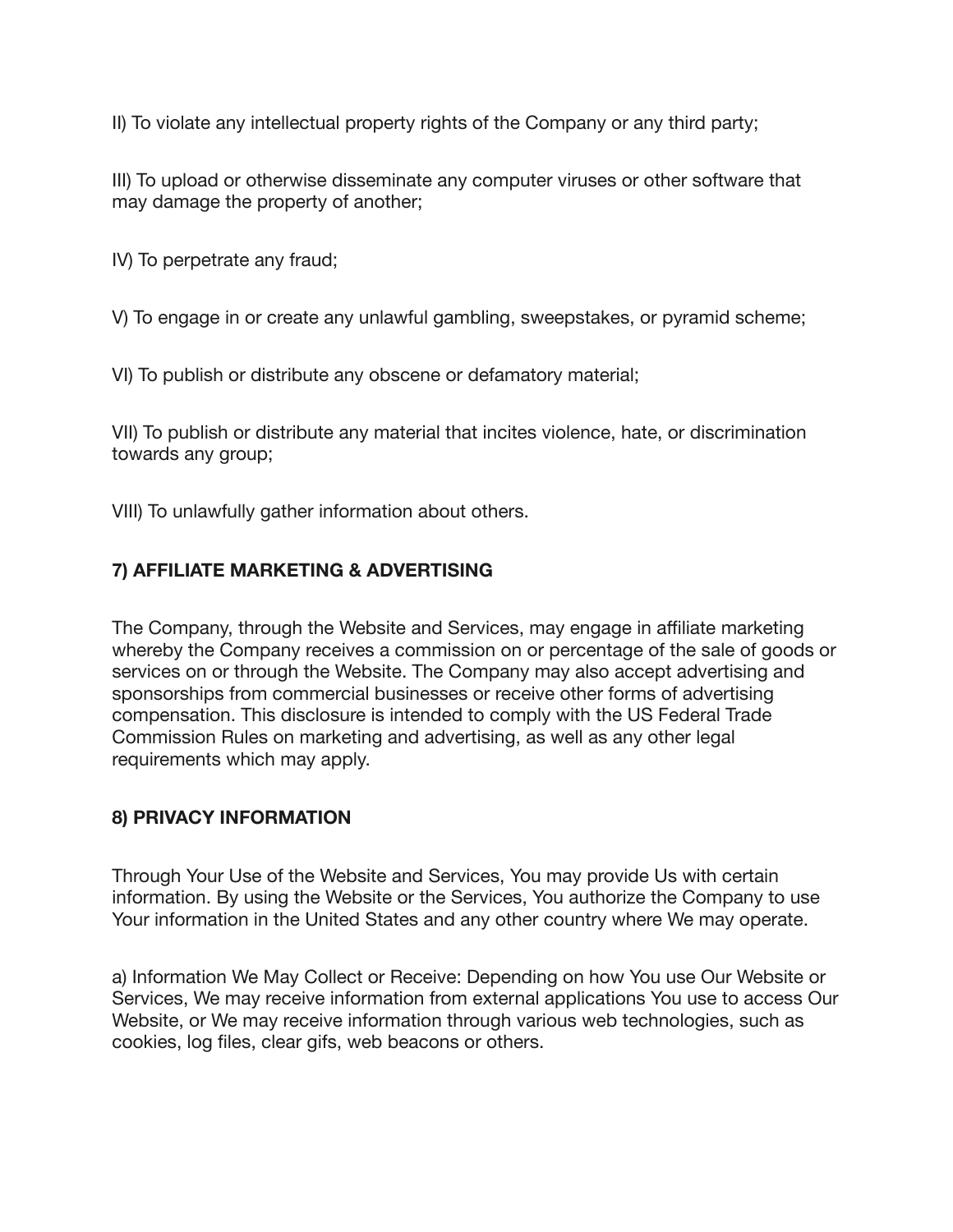b) How We Use Information: We use the information gathered from You to ensure Your continued good experience on Our website. We may also track certain of the passive information received to improve Our marketing and analytics, and for this, We may work with third-party providers, including other marketers.

c) How You Can Protect Your Information: If You would like to disable Our access to any passive information We receive from the use of various technologies, You may choose to disable cookies in Your web browser.

# **9) SALES**

The Company may sell goods or services or allow third parties to sell goods or services on the Website. The Company undertakes to be as accurate as possible with all information regarding the goods and services, including product descriptions and images. However, the Company does not guarantee the accuracy or reliability of any product information, and You acknowledge and agree that You purchase such products at Your own risk.

### **10) SHIPPING/DELIVERY/RETURN POLICY**

You agree to ensure payment for any items You may purchase from Us, and You acknowledge and affirm that prices are subject to change. When purchasing a physical good, You agree to provide Us with a valid email and shipping address, as well as valid billing information. We reserve the right to reject or cancel an order for any reason, including errors or omissions in the information that You provide to us. If We do so after payment has been processed, We will issue a refund to You in the amount of the purchase price. We also may request additional information from You prior to confirming a sale, and We reserve the right to place any additional restrictions on the sale of any of Our products. You agree to ensure payment for any items You may purchase from Us, and You acknowledge and affirm that prices are subject to change. For the sale of physical products, We may preauthorize Your credit or debit card at the time You place the order, or We may simply charge Your card upon shipment. You agree to monitor Your method of payment. Shipment costs and dates are subject to change from the costs and dates that You are quoted due to unforeseen circumstances. For any questions, concerns, or disputes, You agree to contact Us in a timely manner.

If You wish to no longer use the Web Management & Hosting services of Tom Hillmann Media Design you may do the following: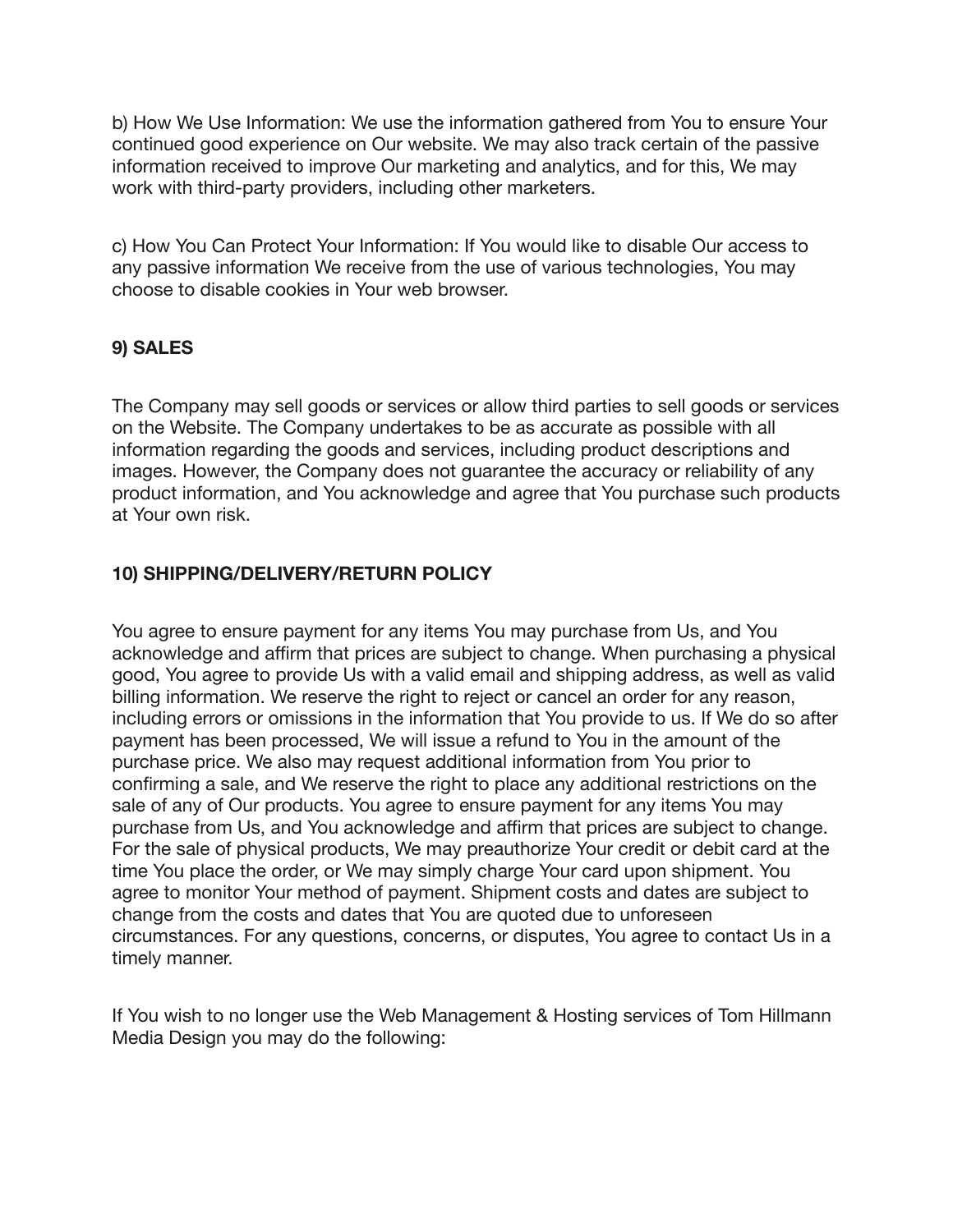You may cancel Your Web Management & Hosting at any time. Subscription remains active until the end of the subscription cycle. Your provided content, including photos, videos and text can be returned to You upon request. The actual website, code, software and design remain the property of Tom Hillmann Media Design and cannot be transferred.

### **11) REVERSE ENGINEERING & SECURITY**

You agree not to undertake any of the following actions:

a) Reverse engineer, or attempt to reverse engineer or disassemble any code or software from or on the Website or Services;

b) Violate the security of the Website or Services through any unauthorized access, circumvention of encryption or other security tools, data mining or interference to any host, user or network.

#### **12) DATA LOSS**

The Company does not accept responsibility for the security of Your account or content. You agree that Your use of the Website or Services is at Your own risk.

#### **13) INDEMNIFICATION**

You agree to defend and indemnify the Company and any of its affiliates (if applicable) and hold Us harmless against any and all legal claims and demands, including reasonable attorney's fees, which may arise from or relate to Your use or misuse of the Website or Services, Your breach of this Agreement, or Your conduct or actions. You agree that the Company shall be able to select its own legal counsel and may participate in its own defense, if the Company wishes.

#### **14) SPAM POLICY**

You are strictly prohibited from using the Website or any of the Company's Services for illegal spam activities, including gathering email addresses and personal information from others or sending any mass commercial emails.

#### **15) THIRD-PARTY LINKS & CONTENT**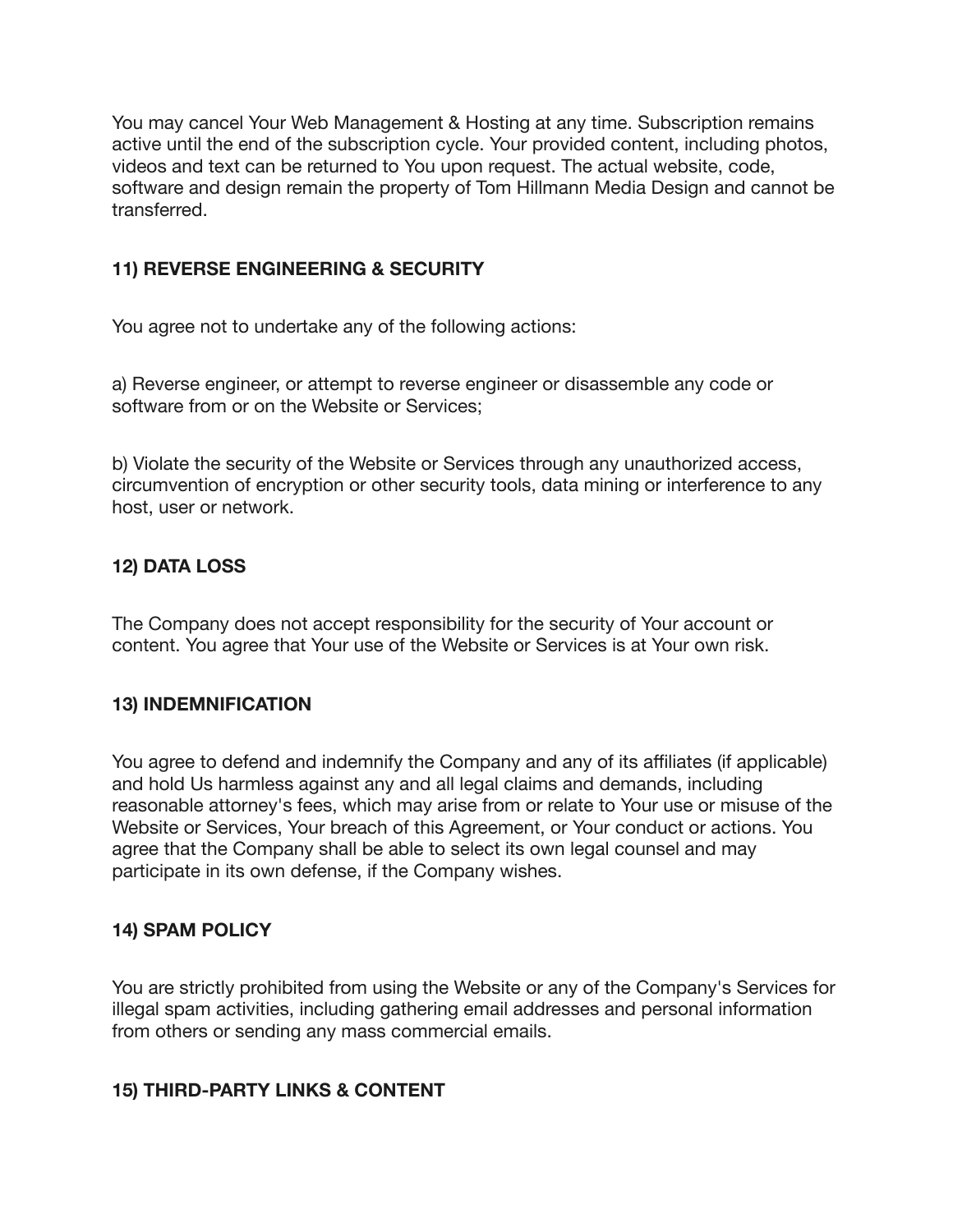The Company may occasionally post links to third party websites or other services. You agree that the Company is not responsible or liable for any loss or damage caused as a result of Your use of any third party services linked to from Our Website.

### **16) MODIFICATION & VARIATION**

The Company may, from time to time and at any time without notice to You, modify this Agreement. You agree that the Company has the right to modify this Agreement or revise anything contained herein. You further agree that all modifications to this Agreement are in full force and effect immediately upon posting on the Website and that modifications or variations will replace any prior version of this Agreement, unless prior versions are specifically referred to or incorporated into the latest modification or variation of this Agreement.

a) To the extent any part or sub-part of this Agreement is held ineffective or invalid by any court of law, You agree that the prior, effective version of this Agreement shall be considered enforceable and valid to the fullest extent.

b) You agree to routinely monitor this Agreement and refer to the Effective Date posted at the top of this Agreement to note modifications or variations. You further agree to clear Your cache when doing so to avoid accessing a prior version of this Agreement. You agree that Your continued use of the Website after any modifications to this Agreement is a manifestation of Your continued assent to this Agreement.

c) In the event that You fail to monitor any modifications to or variations of this Agreement, You agree that such failure shall be considered an affirmative waiver of Your right to review the modified Agreement.

# **17) ENTIRE AGREEMENT**

This Agreement constitutes the entire understanding between the Parties with respect to any and all use of this Website. This Agreement supersedes and replaces all prior or contemporaneous agreements or understandings, written or oral, regarding the use of this Website.

### **18) SERVICE INTERRUPTIONS**

The Company may need to interrupt Your access to the Website to perform maintenance or emergency services on a scheduled or unscheduled basis. You agree that Your access to the Website may be affected by unanticipated or unscheduled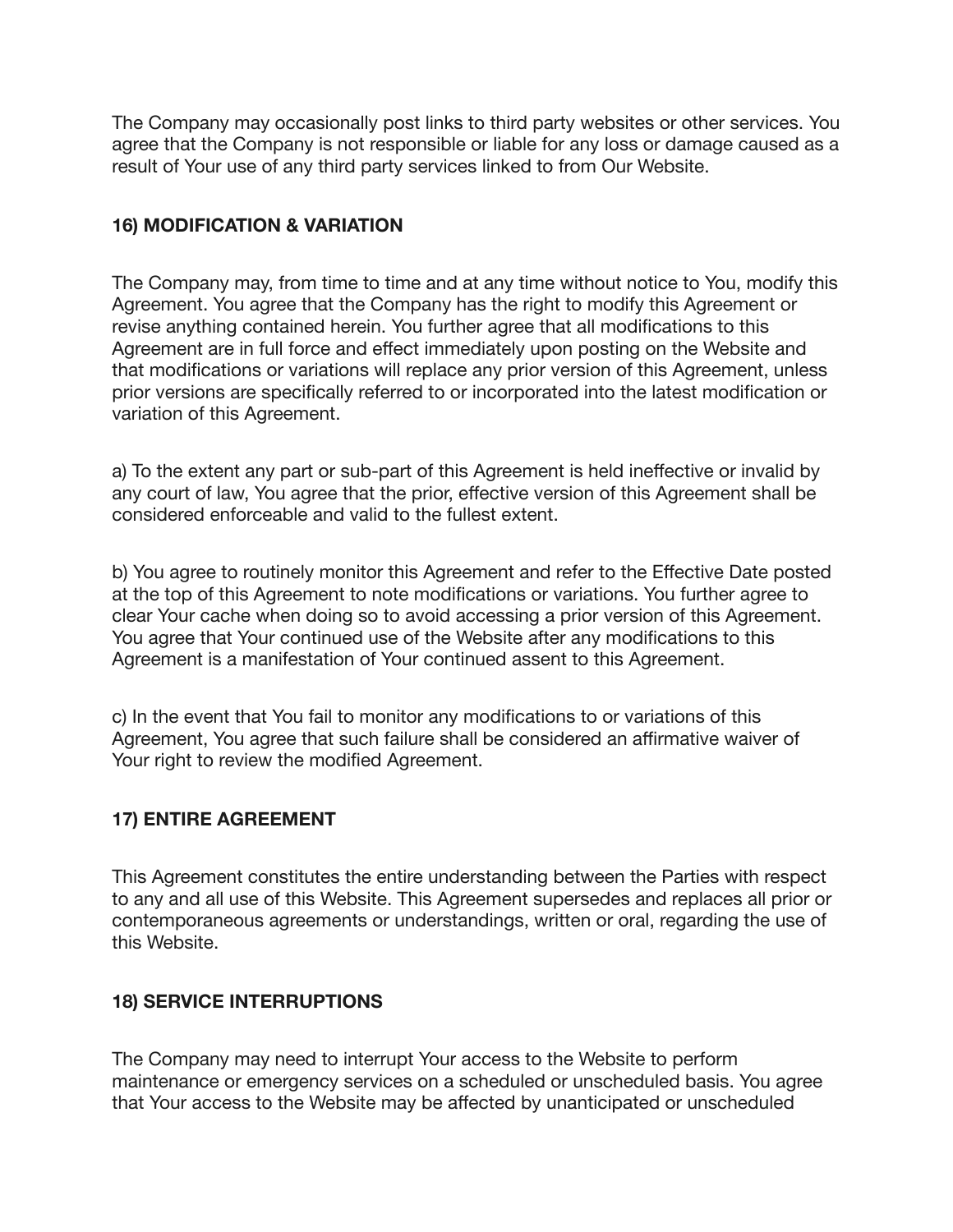downtime, for any reason, but that the Company shall have no liability for any damage or loss caused as a result of such downtime.

### **19) TERM, TERMINATION & SUSPENSION**

The Company may terminate this Agreement with You at any time for any reason, with or without cause. The Company specifically reserves the right to terminate this Agreement if You violate any of the terms outlined herein, including, but not limited to, violating the intellectual property rights of the Company or a third party, failing to comply with applicable laws or other legal obligations, and/or publishing or distributing illegal material. If You have registered for an account with Us, You may also terminate this Agreement at any time by contacting Us and requesting termination. At the termination of this Agreement, any provisions that would be expected to survive termination by their nature shall remain in full force and effect.

#### **20) NO WARRANTIES**

You agree that Your use of the Website and Services is at Your sole and exclusive risk and that any Services provided by Us are on an "As Is" basis. The Company hereby expressly disclaims any and all express or implied warranties of any kind, including, but not limited to the implied warranty of fitness for a particular purpose and the implied warranty of merchantability. The Company makes no warranties that the Website or Services will meet Your needs or that the Website or Services will be uninterrupted, error-free, or secure. The Company also makes no warranties as to the reliability or accuracy of any information on the Website or obtained through the Services. You agree that any damage that may occur to You, through Your computer system, or as a result of loss of Your data from Your use of the Website or Services is Your sole responsibility and that the Company is not liable for any such damage or loss.

#### **21) LIMITATION ON LIABILITY**

The Company is not liable for any damages that may occur to You as a result of Your use of the Website or Services, to the fullest extent permitted by law.

#### **22) GENERAL PROVISIONS:**

**a) LANGUAGE:** All communications made or notices given pursuant to this Agreement shall be in the English language.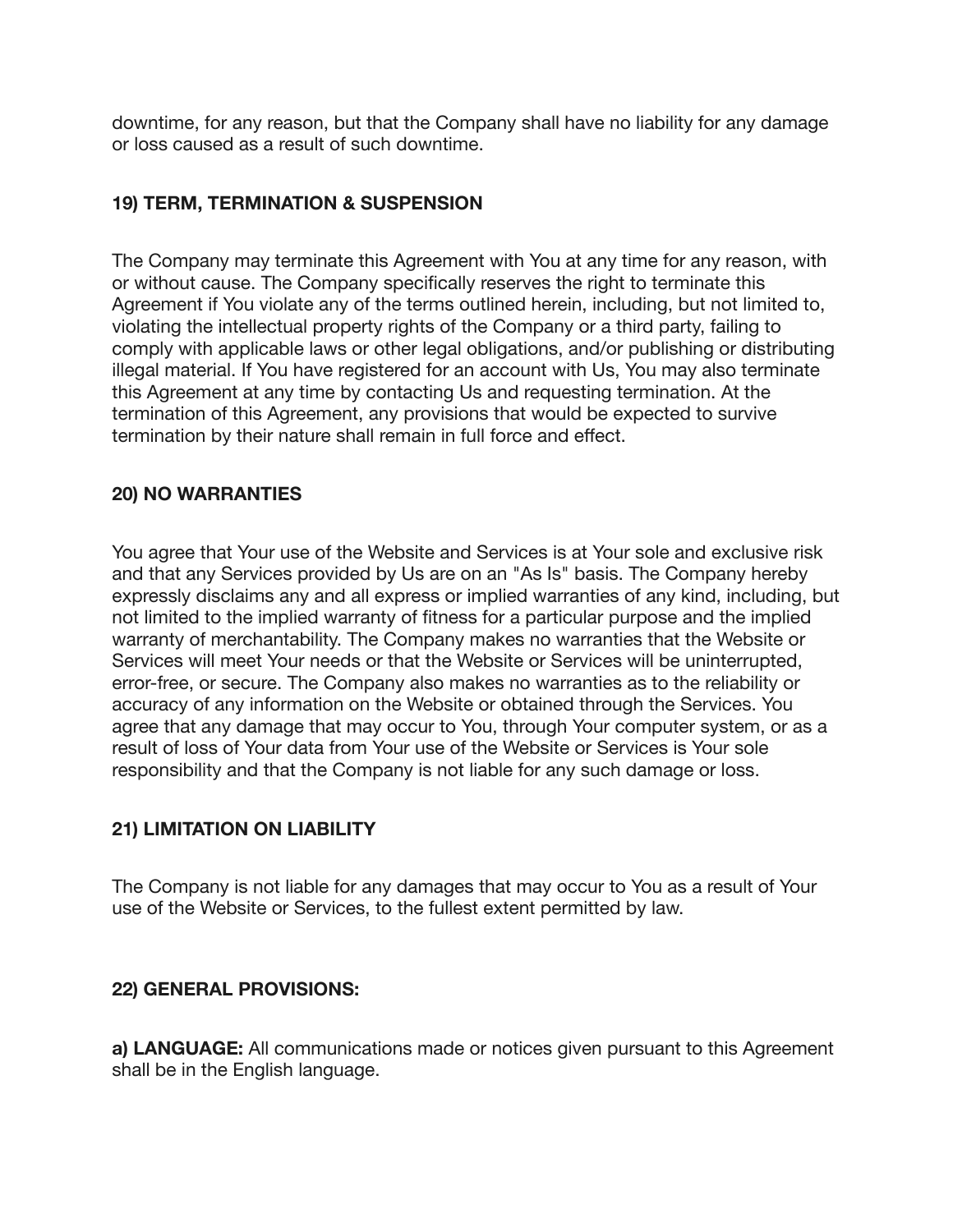**b) JURISDICTION, VENUE & CHOICE OF LAW:** Through Your use of the Website or Services, You agree that the laws of the State of Florida shall govern any matter or dispute relating to or arising out of this Agreement, as well as any dispute of any kind that may arise between You and the Company, with the exception of its conflict of law provisions. In case any litigation specifically permitted under this Agreement is initiated, the Parties agree to submit to the personal jurisdiction of the state and federal courts of the following county: Brevard County, Florida. The Parties agree that this choice of law, venue, and jurisdiction provision is not permissive, but rather mandatory in nature. You hereby waive the right to any objection of venue, including assertion of the doctrine of forum non conveniens or similar doctrine.

**c) ARBITRATION:** In case of a dispute between the Parties relating to or arising out of this Agreement, the Parties shall first attempt to resolve the dispute personally and in good faith. If these personal resolution attempts fail, the Parties shall then submit the dispute to binding arbitration. The arbitration shall be conducted in the following county: Brevard County. The arbitration shall be conducted by a single arbitrator, and such arbitrator shall have no authority to add Parties, vary the provisions of this Agreement, award punitive damages, or certify a class. The arbitrator shall be bound by applicable and governing Federal law as well as the law of the following state: Florida. Each Party shall pay their own costs and fees. Claims necessitating arbitration under this section include, but are not limited to: contract claims, tort claims, claims based on Federal and state law, and claims based on local laws, ordinances, statutes or regulations. *Intellectual property claims by the Company will not be subject to arbitration and may, as an exception to this sub-part, be litigated.* The Parties, in agreement with this sub-part of this Agreement, waive any rights they may have to a jury trial in regard to arbitral claims.

d**) SEVERABILITY:** If any part or sub-part of this Agreement is held invalid or unenforceable by a court of law or competent arbitrator, the remaining parts and subparts will be enforced to the maximum extent possible. In such condition, the remainder of this Agreement shall continue in full force.

e**) NO WAIVER:** In the event that We fail to enforce any provision of this Agreement, this shall not constitute a waiver of any future enforcement of that provision or of any other provision. Waiver of any part or sub-part of this Agreement will not constitute a waiver of any other part or sub-part.

**f) HEADINGS FOR CONVENIENCE ONLY:** Headings of parts and sub-parts under this Agreement are for convenience and organization, only. Headings shall not affect the meaning of any provisions of this Agreement.